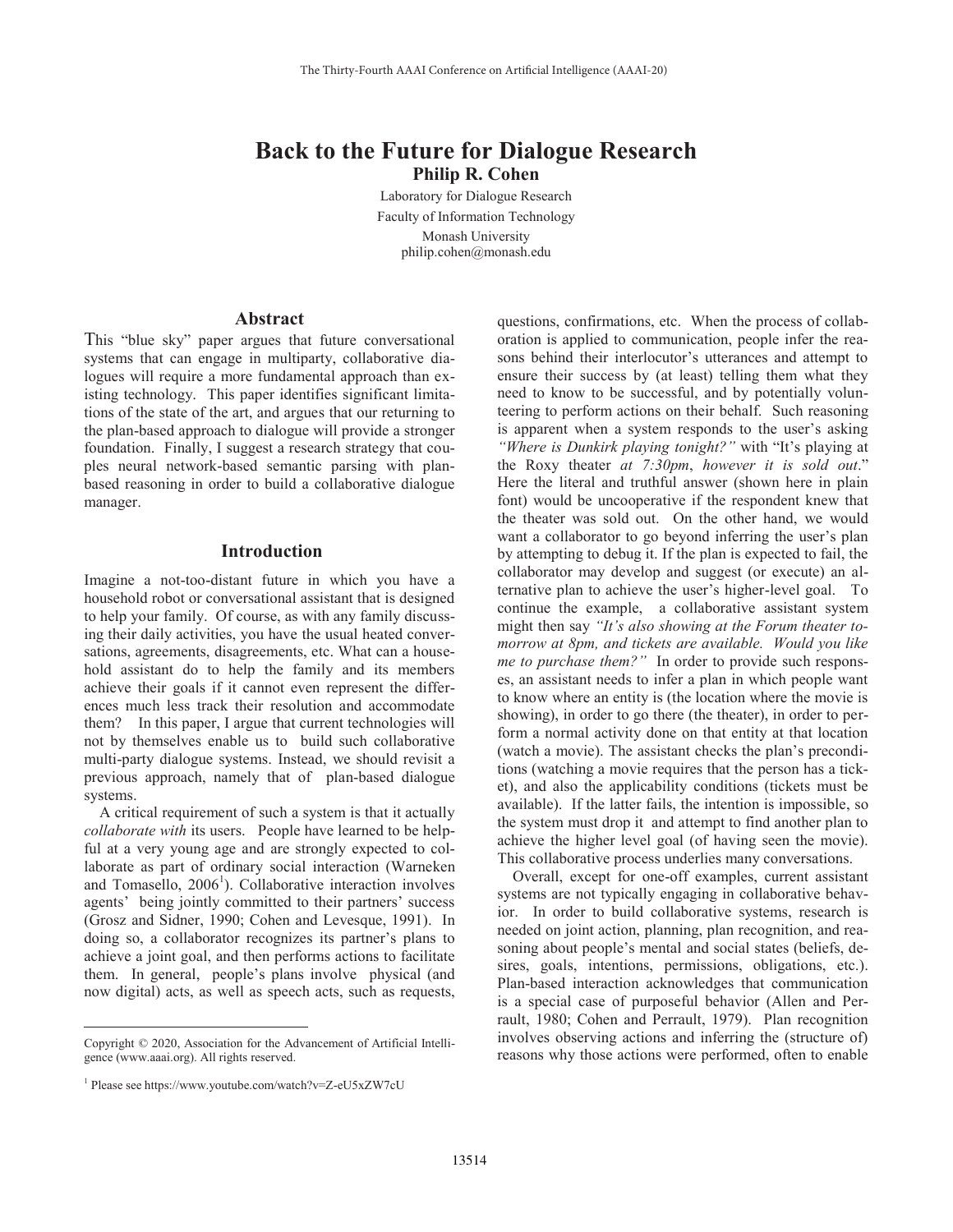the actor to perform still other actions (Allen and Perrault, 1980; Sukthankar, et al. 2014).

Regarding multi-party conversation, another requirement is that the system must represent the participants' different mental states (e.g., beliefs, desires, goals, intentions) and their rational balance (Cohen and Levesque, 1990a; Icard, Pacuit, and Shoham 2010). Such a system should in principle track the family's agreements and disagreements, in order to respond helpfully. However, we argue that present approaches cannot represent key properties of mental states.

The next section examines the current state of the art and argues that a more fundamental approach is needed.

# **Limitations of Current Dialogue Technologies**

**Chatbots**. One might imagine that end-to-end trained chatbot technology could be useful for participating in multiparty collaborative dialogue because such systems are built to talk about any topic for which human-human conversational training data is available. However, such systems are not now able to track differences in the participants' mental states nor track agreements and disagreements in running multi-party conversation. Furthermore, a huge multi-party domain-independent training corpus would be needed.

**Task-oriented dialogue systems.** A more domainlimited approach of current research and industrial interest is to build so-called "task-oriented" dialogue systems (TODS), whose restricted objective is to get an agent to perform actions, often termed "intents", such as to book a hotel or restaurant reservation. These systems are designed to obtain required and optional atomic values to fill in argument positions (termed "slots") in an action schema or "frame" (Bobrow et al. 1977). For example, a TODS would obtain the date, time, and number of people for a restaurant reservation. If an argument is missing, it would ask the user to supply it. Can this type of system as currently conceived support multi-party collaborative dialogue? Again I claim it cannot. To see why not, let us examine TODS in more detail through the Dialogue State Tracking Challenge (DSTC) (Henderson, 2015).

### **Limitations of Slot-Filling Dialogue Systems**

The DSTC, and much research based on it, has defined the term *dialog state* as [emphasis mine] "loosely denoting a full representation of what the user wants at any point from the dialog system. The dialog state comprises all that is used when the system makes its decision about what to say next." (Henderson, 2015). The DSTC has collected a number of relatively simple slot-filling dialogue corpora, which have led many groups to build such systems. Slotfilling TODS (called "intent+slots" or I+S systems) designed from the DSTC are limited in at least four ways that prevent expansion to multi-party collaborative dialogues:

1). Restricted meaning representations, 2). Restricted dialogue state representation, 3). Rigid dialogue initiative, and 4). Lack of collaboration (which we already discussed).

**1. Restricted meaning representations.** First, the current approach to building these I+S TOD systems limits the set of meaning representations that the dialogue system can consider by assuming that the user will provide an *atomic* value to fill a slot. For example, I+S systems can be trained to process simple atomic responses like *"7pm"* to the question *"what time do you want to eat?"* However, the systems typically will not accept such reasonable but complex responses as *"not before 7pm," "between 7 and 8 pm*,*"* or *"the earliest time available,"* which do not supply atomic values but rather state constraints, whose meaning involves shared variables. What's missing from these systems are true logical forms (LFs) that employ a variety of operators (e.g., and, or, not, all, equals, if-thenelse, some, every, before, after, count, superlatives, comparatives, etc.) rather than only a flat attribute=value representation. Many utterances have a scoped compositional representation. For example, *"What is the closest parking to the Japanese restaurant nearest to the Empire State building?"* will have two superlative expressions, which are scoped one within the other. The meaning of *"What are the three best Chinese or Japanese restaurants within walking distance of Madison Square Garden?"* will have a superlative, count, and a disjunction. However, complex LFs representing the meanings of the above sentences can now be produced robustly from competent neural network semantic parsers (e.g., Duong et al. 2018; Wang, Berant and Liang 2015).

**2. Restricted dialogue state representation.** The I+S approach to TODS, as exemplified in the DSTC represents dialogue state in terms of the user's desires as applied to actions (the "intents") whose attribute-values are to be obtained. However, this representation of dialogue state is overly restrictive. For example, the I+S approach does not explicitly represent the user's desire, but rather assumes it to be the content of the system's so-called "belief state." In our scenario, for a system to serve a family, there may be different desires that need to be considered so they will need to be made explicit. For example, when asked the slot-filling question *"what time do you want to eat?",* a multi-party system should be able to handle the response *"whenever Mary wants."*

The concept of "belief state" as a database that encodes a distribution of implicitly desired actions with possible slot values (Young et al., 2013) is itself an overly simple representation that cannot support many of the important characteristics of belief, especially the representation of vague beliefs. For example, I+S and database systems cannot currently represent "John knows Mary's phone number" because one cannot simply put an expression like **phone-number(mary,X)** in a database of John's be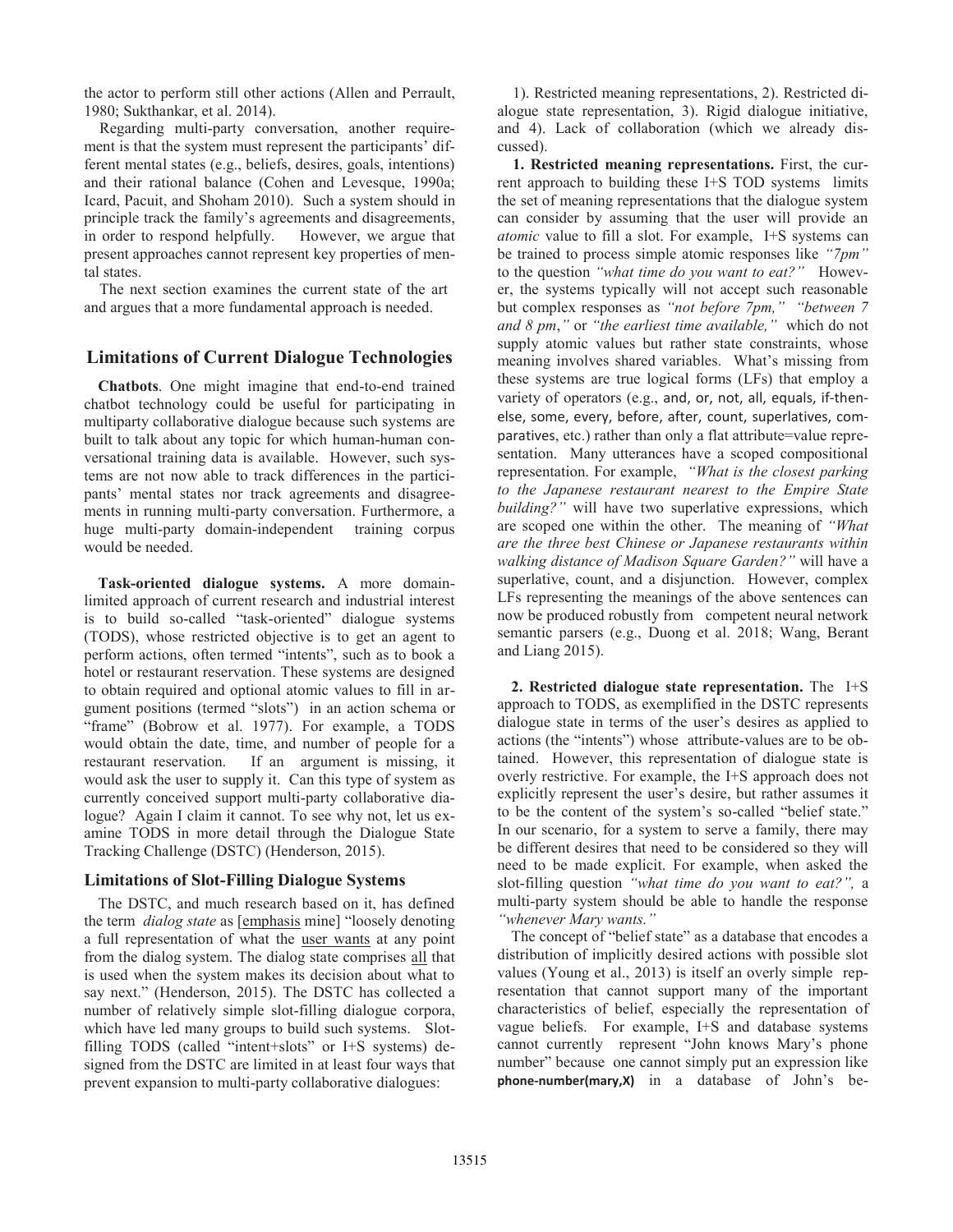liefs/knowledge. That essentially says John believes an existential statement, that Mary has a phone number. Likewise, one cannot put in a constant for the phone number, because then the system already knows what John thinks it is. The solution will involve the famous philosophical problem of "quantifying-in" (Kaplan 1968; Kripke 1967), specifically, quantifying a variable into a modal operator, as in:

#### $\exists X \text{ bel}(\text{john}, \text{phone-number}(\text{mary}, X))$

This means (in a possible-worlds semantics) that there is some value for X such that in all possible worlds compatible with John's beliefs, X is Mary's phone number. The *system* does not happen to know what X is, but it is the same value in all worlds compatible with John's beliefs, so he knows what it is.<sup>2</sup> Various early plan-based dialogue systems represented and reasoned with quantifying-in via the **knowref**

͵**: knowref(<agent> <var>^<description>)**  meaning the agent knows the value of the variable such that description is true of it (Allen 1979; Cohen and Levesque 1990b; Cohen and Perrault 1979; Perrault and Allen 1980; Sadek, Bretier, and Panaget 1997). This **knowref** expression appears in the preconditions and effects of informref and wh-question speech acts, which are used during planning. Once dialogue systems have to deal with multi-party interaction, they will need to represent such vague beliefs, for example to decide whom to ask – the person whom the system asks should be someone whom it believes knows the answer.<sup>4</sup> The system should also be able to acquire such information about someone's beliefs from dialogue. For example, if the system asks: *"what is Mary's phone number?"* it should be able to handle the response *"I don't know but Mary does"* and plan to ask Mary. Dialogue state for task-oriented dialogue systems is thus considerably more complex than envisioned by I+S approaches. Extensions to I+S to allow goals from multiple domains (Budzianowski et al. 2018) should consider constraints (such as temporal ones) across those goals, e.g., to have dinner before the movie.

**3. Rigid dialogue initiative.** The dialogue structure of I+S TODS is overly prescriptive. Essentially, the user makes a request, the system asks for the missing information, the user supplies that information, the system (eventually) confirms the action to be performed, the user agrees or disconfirms, etc. However, real dialogues can have many shifts of initiative in which the parties collabo-

 $\overline{a}$ 

rate to accomplish goals. Below is an example that shows the need for complex logical forms and mixed initiative:

- (1) U: Please book the closest good restaurant to the Orpheum Theater on Monday for four people.
- (2) S: OK, I recommend Guillaume. What time would you like to eat?
- (3) U: what's the earliest time available?
- (4) S: 6 pm
- (5) U: too early
- (6) S: how about 7 pm?
- (7) U: OK

Here the system has responded to the user's complex request in (1) with a slot-filling question (2). Rather than answer the question, the user replies with another question (3), a not infrequent occurrence though it violates the typical assumptions of simple slot-filling dialogue systems. Notice that Question (3) starts a subdialogue (3-7) by establishing a *constraint* on the desired time in (2) (Litman and Allen, 1987). The times specified by the system in (4) and (6) are *not* times the user wants to eat. Only when the user accepts the system's proposal in (7) do we learn when the user wants to eat. However, the slot-filling approach assumes that it is *the user* who fills the slots. System and user are thus *collaborating* to achieve the user's goals (Clark and Wilkes-Gibbs 1986; Cohen et al. 1990; Grosz and Sidner 1990; Rich and Sidner 1998). How then can we build multi-party, collaborative dialogue systems?

#### **Back to the Plan-based Model of Dialogue**

Over the years, many researchers have advocated a planbased model of dialogue (Allen and Perrault 1980; Allen et al 1995; Breen et al., 2014; Cohen and Perrault 1979; Galescu et al. 2018; Perrault and Allen 1980; Sadek, Bretier, and Panaget 1997) in which the same planning and plan recognition algorithms are applied to physical, digital, and communicative acts. When applied to physical or digital acts, the system is planning over physical or digital states. When applied to communicative acts, the system plans to alter other agents' mental states, such as beliefs, goals, and intentions, sometimes to cause them to perform actions.

The above early speech act planning work used a hierarchical variant of STRIPS (Fikes and Nilsson, 1972), and employed forward and backward chaining rules as applied to plan operators that represented physical and communicative acts. To formalize this, Cohen and Levesque (1990a) provided a multimodal logic of mental states and action, analyzing intention in terms of a persistent goal (**pgoal**) to perform an action<sup>5</sup>. We then showed (Cohen and Levesque 1990b) how to describe various speech acts in the logical language. Sadek, Bretier, and Panaget (1997) then built dialogue systems reasoning with a more restric-

 $\overline{a}$ 

 $2$  Note that quantifier's scope may include multiple modal operators.

<sup>&</sup>lt;sup>3</sup>An example of an inference: **knowref**(agt,  $D'(p(D) \& q(D))$  implies **knowref**(agt,  $D^{\wedge}q(D)$ ), but not the converse.

<sup>&</sup>lt;sup>4</sup> The same issue arises with "knowing whether P", which is defined as **(bel X P) V (bel X not(P)).** A speaker can plan a yes/no question that P to the agent whom it believes knows whether P (Cohen and Perrault 1979; Perrault and Allen, 1980; Sadek, Bretier and Panaget 1997).

<sup>&</sup>lt;sup>5</sup> A persistent goal is one the agent is committed to keep until the agent believes it is achieved, impossible, or irrelevant.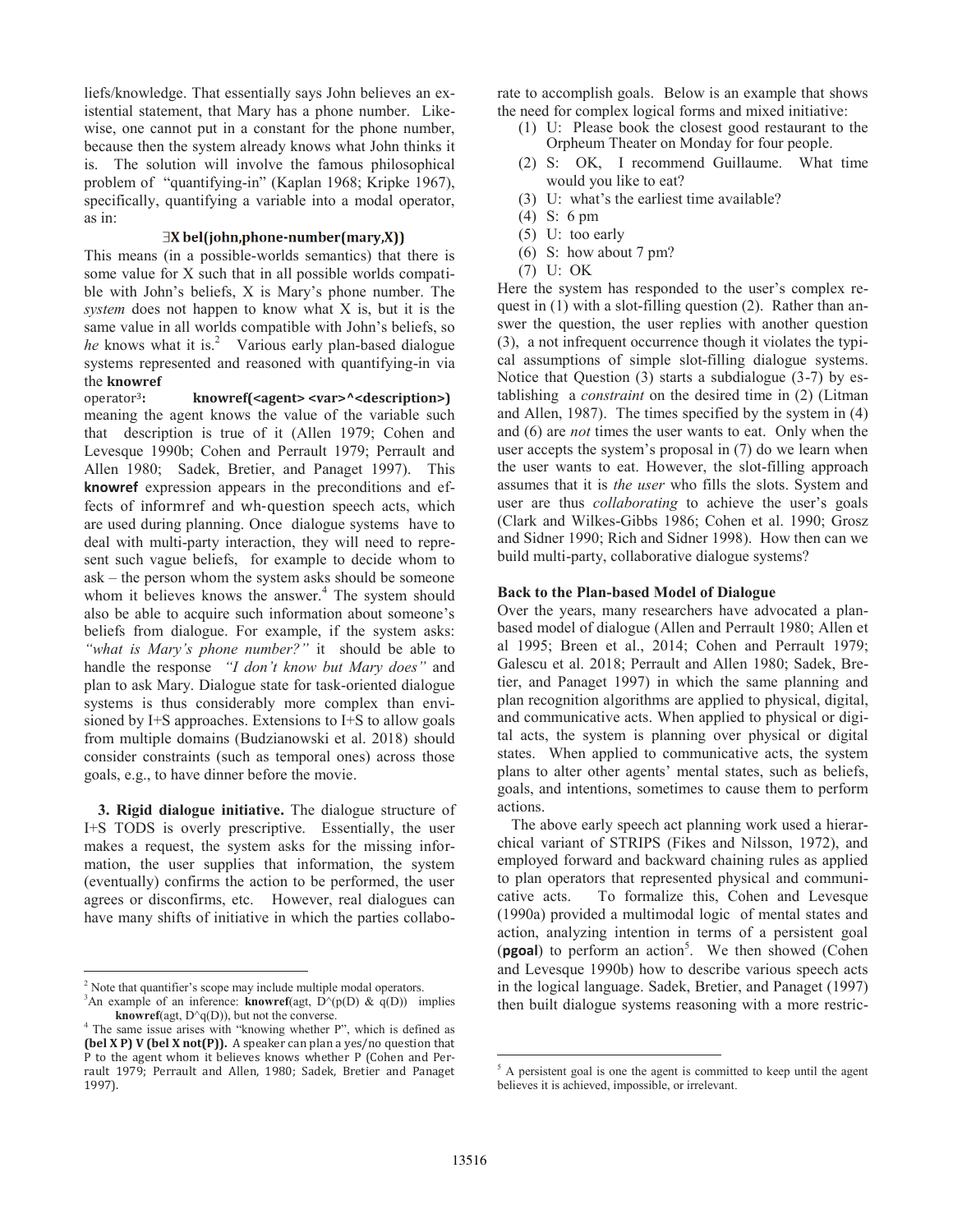tive modal logic, which they deployed in the France Télécom network.

To show the feasibility of using the aforementioned logic to drive a collaborative dialogue system, we recently built a plan-based dialogue manager (DM) prototype that reasons about actions and mental states in that logic. The DM: Asks yes/no and wh-questions when the addressee is believed to know the answers; requests actions when the system wants the effect and the addressee is believed to be able to perform it; informs that a proposition is true when it wants the addressee to believe it and does not believe s/he already does; suggests actions that the addressee may want in order to achieve his/her goals. The DM collaborates by inferring and debugging the user's plans, as discussed above. Slot-filling occurs in virtue of reasoning about what people want, believe, and need to believe in order to perform actions. A DSTC "slot," which involves the user's desire (Henderson 2015), can be expressed by quantifying an action's arguments into the user's **pgoal** that the action be done (Cohen 2019). For example, the slot paraphrased by *"the day Joe wants to me to reserve XYZ for him"* can be expressed as:

∃Day pgoal(joe, ∃[T,N]

done(sys, reserve([patron:joe,

restaurant:xyz, day:Day, time:T, num\_diners:N])) Q)

Notice the Day variable is quantified into the **pgoal**, which means there is a Day on which Joe is committed (i.e., has a **pgoal**) to there being a Time, and number of diners N such that the system reserves XYZ restaurant on that Day at that Time for N diners. The system has thus represented there being a particular day that Joe wants the system to reserve XYZ, but the system does not know what day that is. Now assume the system also has this belief (1):

| knowref(Agt, Day^pgoal(Agt, | (1) |
|-----------------------------|-----|
|-----------------------------|-----|

 $\exists$ [Time, Rest] **done**(sys, reserve(Agt, xyz, Time, N)))

i.e., the system has a belief *that* Agt knows what day s/he wants the system to reserve. If the system adopts **pgoal** (2): knowref(sys, Day^pgoal(Agt,  $(2)$ 

 $\exists$ [Time, Rest] **done**(sys, reserve(Agt, xyz, Time, N)))

*it* then wants to come to know what Day that is. It can therefore plan the slot-filling question *"what day do you want to me to reserve XYZ restaurant?"* because it believes formula (1), i.e., *that* Joe knows the answer. If the agent of the **knowref** in (1) were Mary, the system would plan to ask her.

# **Expanding the Scope of Dialogue Systems**

In order to expand today's limited dialogue systems to multi-party collaborative ones, I argue that we should revisit the foundations of dialogue and build scalable collaborative dialogue components based on joint action, epistemic reasoning, planning and plan recognition. To do so, I suggest we investigate dialogue systems that are hybrids of semantic parsing, and planning/reasoning systems, augmented with machine learning of various flavors. We have found to be effective a process of building a semantic parser using the crowd-sourced "overnight" approach (Duong et al., 2018; Wang, Berant, and Liang 2015), which maps crowd-paraphrased utterances onto LFs derived from a backend API or data/knowledge base. This methodology involves: 1) Creating a grammar of LFs whose predicates are chosen from the backend application/data base, 2) using that grammar to generate a large number of LFs, 3) generating a "clunky" paraphrase of an LF, and 4) collecting enough crowd-sourced natural paraphrases of those clunky paraphrases/ $LFs<sup>6</sup>$ . A neural network semantic parser trained over such a corpus can handle considerable utterance variability, including the creation of logical forms both for I+S utterances, and for complex utterances not supportable by I+S approaches. In the past, we have used this method to generate a corpus of utterances and logical forms that supported the semantic parsing/understanding of the complex utterances discussed previously (Duong et al., 2018).

Planning and plan recognition are vibrant literatures but their approaches will need to be extended to reason about mental states and communication. Current planning and automated reasoning subsystems will no doubt be formally incomplete, but of course, current machine-learned I+S task-oriented DMs are themselves incomplete reasoners. On the other hand, automated reasoning systems cannot easily handle the uncertainty for which neural networks (with sufficient data) excel, but there are a variety of probabilistic plan recognition approaches that could be investigated (e.g., Albrecht, Zukerman, and Nicholson 1998; Charniak and Goldman 1993; Sukthankar et al. 2014).

In combining these technologies, it is not obvious that the current dialogue research practice of learning both the relevant semantic parser and the dialogue policy jointly is advantageous. Because there is far more variability in natural language than there is in the goal lifecycle (Galescu et al. 2018, Johnson et al. 2018), by separating semantic parsing from dialogue, a system can avoid having to relearn how to converse for each domain. Instead, a dialogue manager that operates at the level of plans and goals as applied to physical, digital, and communicative acts, can be domain independent. We can perhaps acquire the probabilistic information (facts and domain actions) that a planner/plan recognizer operates over by crowd-sourcing and text mining (Fast et al. 2016; Jiang and Riloff 2018). A plan-based DM could be trained to play both sides of a collaborative conversation by planning and interpreting speech acts and their propositional content, giving the parties' differing beliefs, goals and intentions, in a given situation. In this way, the DM could generate possible response plans that then could be used to train a dialogue manage-

 $\overline{a}$ 

<sup>&</sup>lt;sup>6</sup> This might take longer than overnight (cf. Wang, Berant and Liang 2015).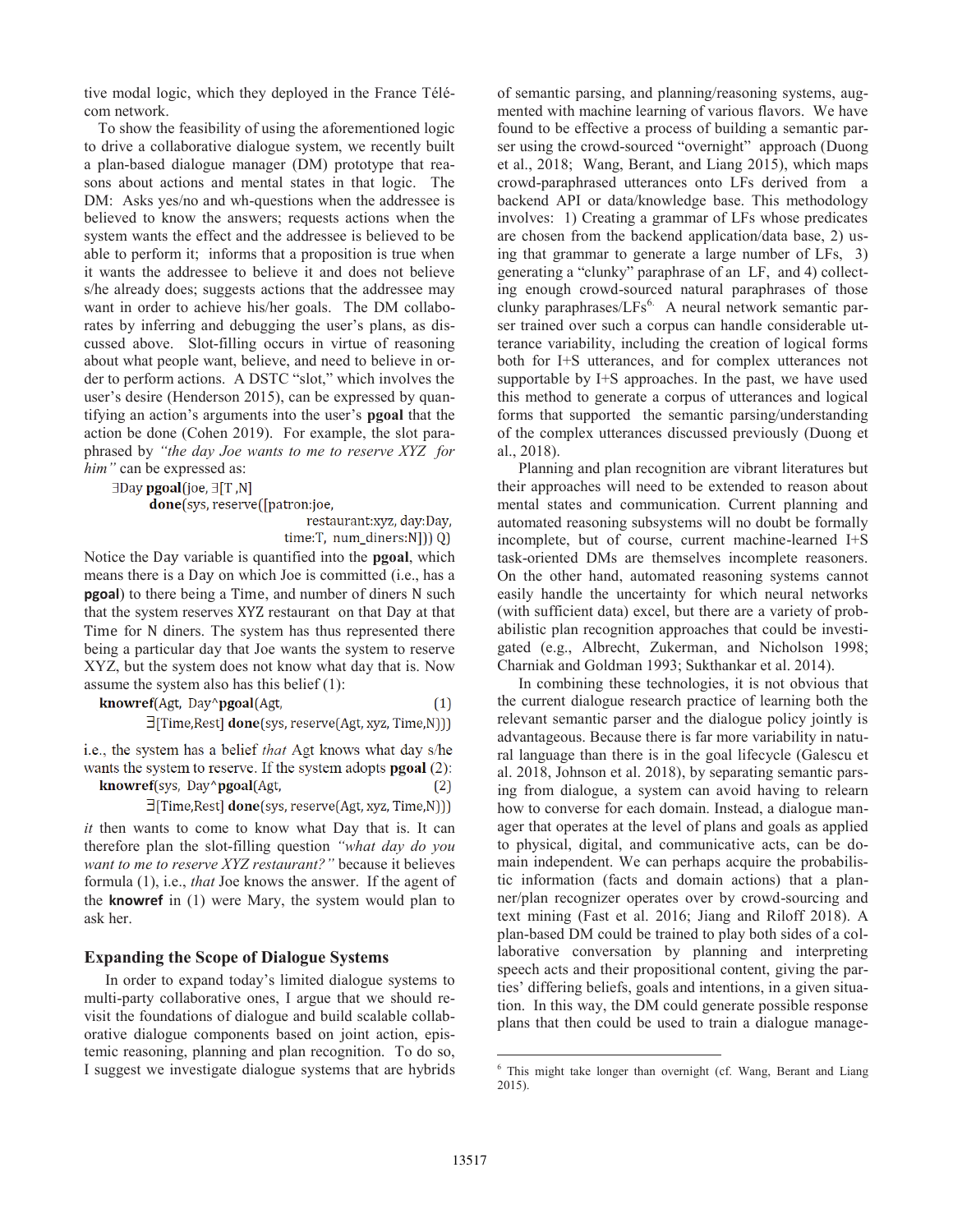ment component, similar to the "dialogue self-play" approach of (Shah et al. 2018). Such a system could thus learn how to reason, plan, and converse.

# **Concluding Remarks**

I have argued that to build a multi-party collaborative dialogue manager, we should revisit the foundations of dialogue, and base dialogue systems on joint action, epistemic reasoning, planning and plan recognition. It may be "blue sky" to think we can do so because that would require solutions to long-standing problems. However, I suggest it is time we return to such an approach, as the benefits could be substantial.

#### **References**

Allen, J. F. and Perrault, C. R. 1980. Analyzing intention in utterances, *Artificial intelligence 15(3):*143-178. doi.org/10.1016/0004-3702(80)90042-9.

Albrecht, D. W.; Zukerman, I.; and Nicholson, A. E. 1998. Bayesian models for keyhole plan recognition in an adventure game, User modeling and user-adapted interaction 8(1-2): 5-47. doi.org/10.1023/A:1008238218679.

Allen, J. F.; Schubert, L. K.; Ferguson, G.; Heeman, P. ; Hwang, C. H.; Kato, T.; Light, M.; Martin, N.; Miller, B.; Poesio, M.; and Traum, D. R. 1995. The TRAINS project: A case study in building a conversational planning agent. *Journal of Experimental and Theoretical Artificial Intelligence,7(1):7-48* https://doi.org/10.1080/09528139508953799.

Bobrow, D. G.; Kaplan, R. M.; Kay, M.; Norman, D. A.; Thompson, H.; and Winograd, T. 1977. GUS, a frame-driven dialog system. *Artificial Intelligence, 8(2):* 155-173. doi.org/10.1016/0004- 3702(77)90018-2.

Breen, A.; Bui, H. H.; Crouch, R.; Farrell, K.; Faubel, F.; Gemello, R.; Ganong, W. F.; Haulick, T.; Kaplan, R. M.; Ortiz, C. L.; Patel-Schneider, P.; Quast, H.; Ratnaparkhi, A.; Sejnoha, V.; Shen, J.; Stubley, P.; and van Mulbregt. 2014. Voice in the user interface. *Interactive Displays*, edited by A. Bhomick, 107-163. Hoboken, NJ: John Wiley & Sons. doi.org/10.1002/9781118706237.ch3

Budzianowski, P.; Wen, T.-H.; Tseng, B.-H.; Casanueva, I.; Ultes, S.; Ramadan, O; and Gasic, M. 2018. MultiWOZ - A Largescale multi-domain Wizard-of-Oz dataset for task-oriented dialogue modelling. In Proceedings of the 2018 Conference on Empirical Methods in Natural Language Processing, Stroudsburg, PA:Association for Computational Linguistics. doi.org/10.18653/v1/D18-1547.

Charniak, E., and Goldman, R.P. 1993. A Bayesian model of plan recognition. *Artificial Intelligence 64(1):*50–56. doi.org/10.1016/0004-3702(93)90060-O.

Clark, H. H., and Wilkes-Gibbs, D. 1986, Referring as a collaborative process, *Cognition 22(1):* l-39. doi.org/10.1016/0010- 0277(86)90010-7.

Cohen, P. R. Foundations of task-oriented dialogue: What's in a slot? 2019. *Proceedings of the 20th SigDial meeting, Stroudsburg, PA:Association. for Computational Linguistics*.

Cohen, P. R. and Levesque, H. J. 1990a. Intention is choice with commitment, *Artificial Intelligence, 42 (2-3):* 213-261. doi.org/10.1016/0004-3702(90)90055-5.

Cohen, P. R, and Levesque, H. J. 1990b. Rational interaction as the basis for communication, In: *Intentions in Communication*, edited by Cohen, P. R., Morgan, J. and Pollack, M.E., Cambridge:MIT Press.

Cohen, P. R. and Levesque, H. J. 1991.Teamwork, *Noûs Special Issue on Cognitive Science and Artificial Intelligence*, *25(4):*487- 512.

Cohen, P. R. and Perrault, C. R. 1979. Elements of a plan-based theory of speech acts, *Cognitive Science, 3(3),* 177-212. doi.org/10.1207/s15516709cog0303\_1.

Cohen, P. R.; Levesque, H. J.; Nunes, J. H. T.; and Oviatt S. L. 1990. Task-oriented dialogue as a consequence of joint activity, Pacific Rim International Conf. on Artificial Intelligence, 203- 209.

Duong, L.; Afshar, H.; Estival; D.; Pink, G.; Cohen, P. R.; and Johnson M. 2018. Active learning for deep semantic parsing. Proceedings of the 56th Annual Meeting of the ACL. Stroudsburg, PA: Association for Computational Linguistics.

Fast, E.; McGrath, W.; Rajpurkar, P.; and Bernstein, M. 2016. Augur: Mining human behaviors from fiction to power interactive systems. In Proceedings of the 2016 CHI Conference on Human Factors in Computing Systems, New York: ACM Press.

Fikes, R. E. and Nilsson, N. J. 1971. STRIPS, A new approach to the application of theorem proving to problem solving, *Artificial Intelligence, 2(3-4)*:189-208. Science Direct. doi.org/10.1016/0004-3702(71)90010-5.

Galescu, L.; Teng, C. M.; Allen J. F.; and Pereira, I. 2018. Cogent: A generic dialogue system shell gased on a collaborative problem solving model, In *Proceedings of SigDial-18*, Stroudsburg, PA:Association for Computational Linguistics, 400-409.

Grosz, B. J. and Sidner, C. 1990. Plans for discourse, in *Intentions in Communication,* edited by P. R., Cohen, J., Morgan, and M. E., Pollack, Cambridge, MA: MIT Press.

Henderson, M. 2015. Machine learning for dialog state tracking: A review, In Proceedings of The First International Workshop on Machine Learning in Spoken Language Processing.

Icard, T.; Pacuit, E.; and Shoham, Y. 2010. Joint revision of belief and intention. In Proceedings of the Twelfth International Conference on Principles of Knowledge Representation and Reasoning (KR 2010), Palo Alto: AAAI Press.

Jiang, T., and Riloff, E. 2018. Learning prototypical goal activities for locations, In Proceedings of Association for Computational Linguistics, Stroudsburg, PA: Association for Computation Linguistics.

Johnson B.; Floyd M.W.; Coman A.; Wilson M.A.; and Aha D.W. 2018. Goal reasoning and trusted autonomy. In *Foundations of Trusted Autonomy. Studies in Systems, Decision and Control, vol 117*. Edited by H. Abbass, J. Scholz, and D. Reid. 47-66 New York: Springer Publishers, Inc.

Kaplan, D. 1968. Quantifying in, *Synthese 19(1/2):*178-214.